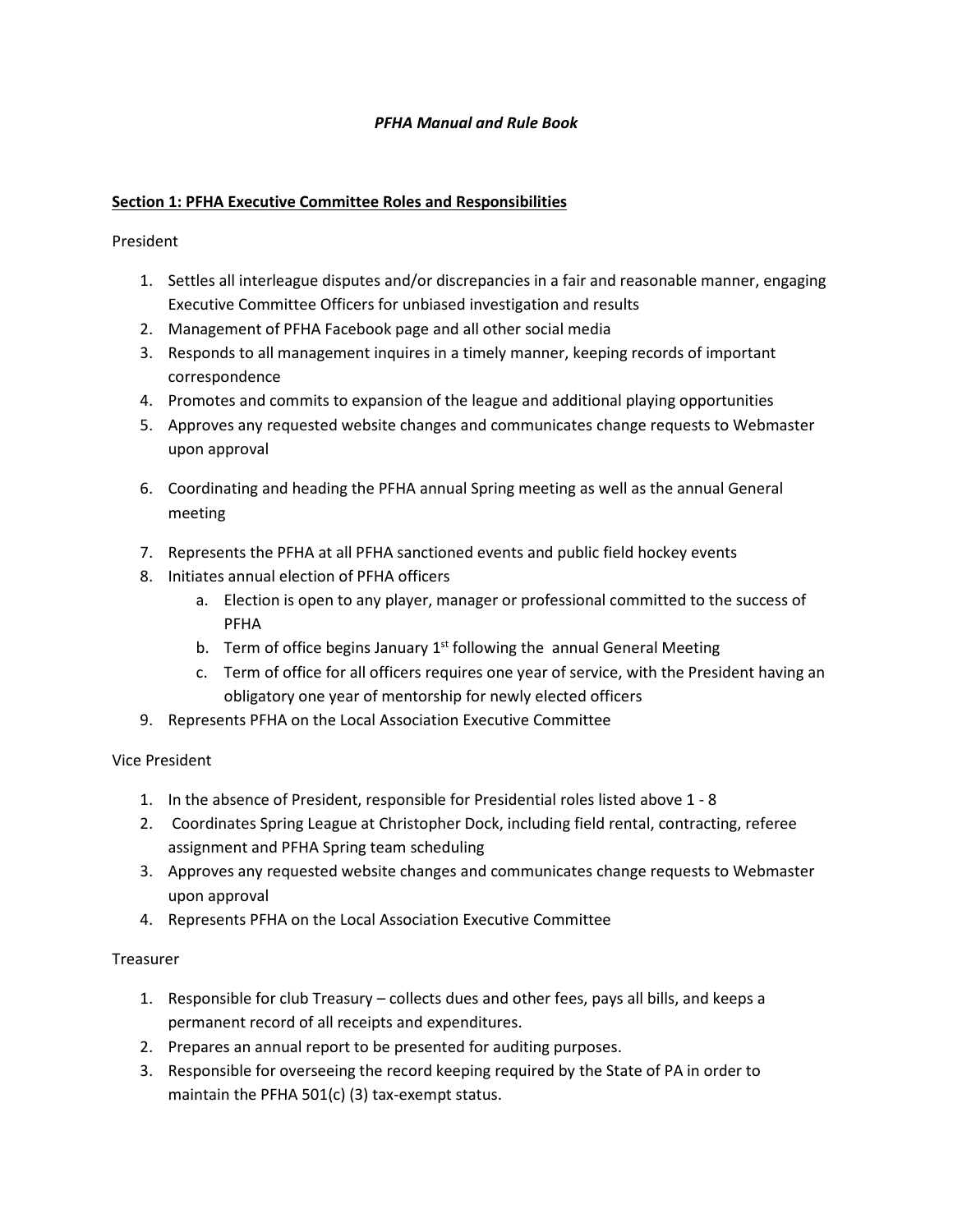- 4. Responsible for updating and filing the PFHA Articles of Incorporation upon the biannual election of new PFHA officers if any of the following positions change: President, Treasurer, and/or Secretary
- 5. Responsible for filing the PA State Annual Electronic Notice using Form 990-N.
- 6. Responsible for annual tax-exempt filings, if required.
- 7. Represents PFHA on the Local Association Executive Committee
- 8. The Treasurer is responsible for investing PFHA's money in a financially responsible matter

#### **Secretary**

- 1. Records and distributes meeting minutes for PFHA annual meeting and any other PFHA sanctioned meetings
- 2. Keeps a permanent record of all meeting minutes for future use
- 3. Completes fall team scheduling based on number of active league teams
- 4. Represents PFHA on the Local Association Executive Committee

### Play Day Committee Chair

- 1. Coordinates annual play day, including field rental, contracting, and PFHA scheduling
- 2. Represents PFHA on the Local Association Executive Committee

# New Player Chair

- 1. Maintains an active recruitment list for teams in need of new players
- 2. Assists President in league expansion by developing and building new management and teams when the league loses a team
- 3. Represents PFHA on the Local Association Executive Committee
- 4. Reviews the "I want to play" link on the PFHA's website to contact interested parties who do not qualify to play in the league.

#### Beef and Beer Committee

- 1. Coordinates events and fund raisers to assist with the expansion of PFHA from a financial perspective
- 2. Responsible for risk assessment of all PFHA sanctioned events, ensuring that PFHA is not liable for personal or public damages
- 3. Represents PFHA on the Local Association Executive Committee

# Webmaster

1. Responsible for updating PFHA website with requested changes from President and/or Vice President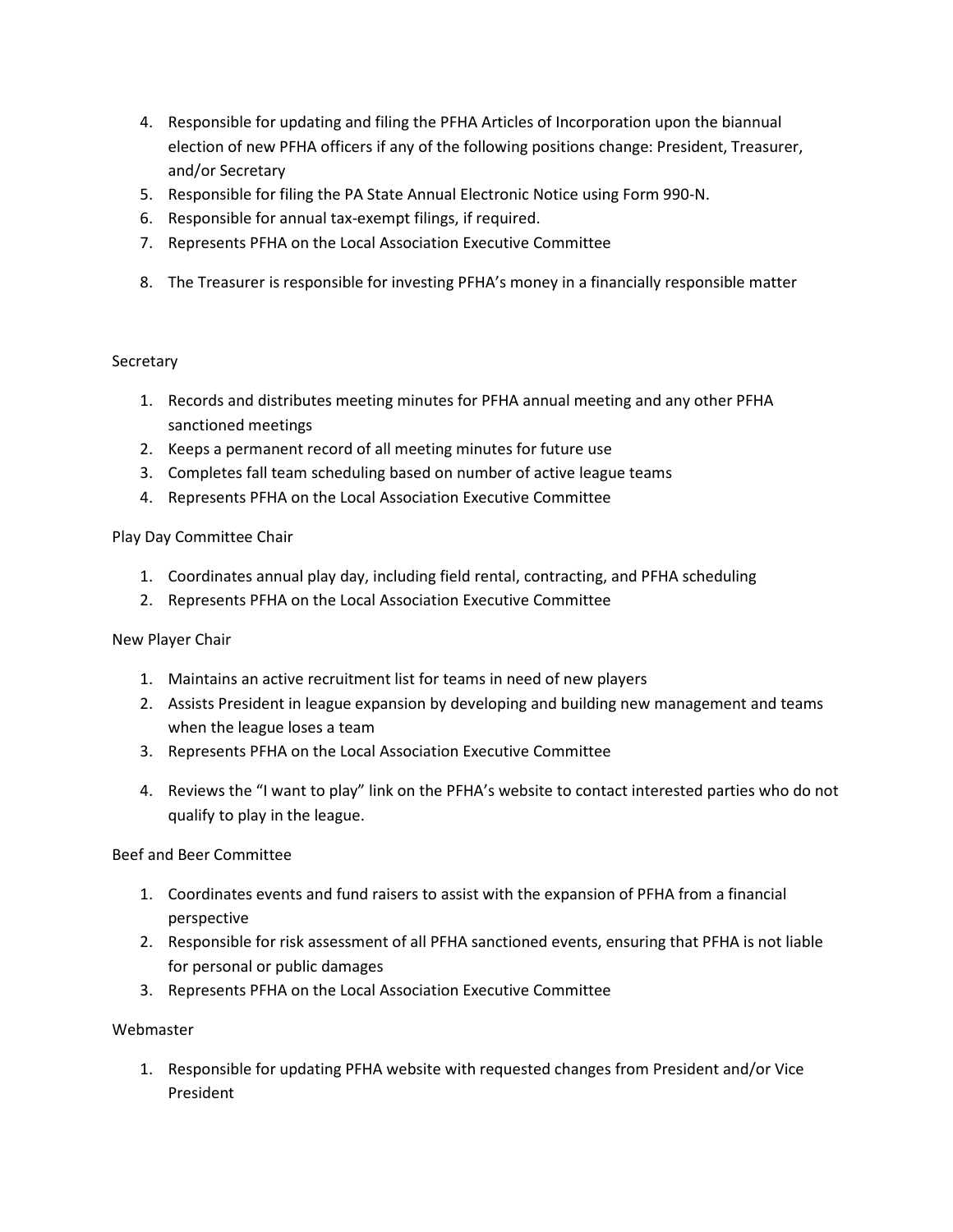- 2. Tracks and calculates all incoming team scorecards
- 3. Responsible for keeping up to date rankings which are published to the PFHA website on a weekly basis
- 4. Publishes scheduling per the request of Secretary or Vice President
- 5. Represents PFHA on the Local Association Executive Committee

#### Section 2: Team Manager Responsibilities

- 1. Locating a regulation field hockey field and contracting with a local school, park, or business partner to utilize the field for designated home games
- 2. Purchasing General Liability Insurance to cover field damages and medical injuries for players without medical insurance. There are currently three options to obtain insurance.
	- a. Obtain an insurance certificate through PFHA's umbrella USFHA club membership PFHA's membership with USFHA costs approximately \$295 for the club and an additional \$85 for the President's coaching membership. The cost will be funded by fall season team dues. To obtain an insurance certificate under PFHA's umbrella coverage the following steps must be followed.
		- i. Team Manager to verify all players have a current USFHA membership
		- ii. Once membership has been verified, Team Manager to submit completed team roster to PFHA President and Vice President
		- iii. PFHA President will assign individual USFHA hockey members to the appropriate team
		- iv. PFHA President will update Team Manager of any members who are not current members with USFHA. Teammates on the roster who do not have current USFHA memberships will not be covered under the General Liability Insurance. It will remain the Team Manager's responsibility to follow-up with individuals who need to renew their USFHA membership.
		- v. Team Manger to submit Certificate of Insurance request to USFHA per the instructions on their website. The pre-filled PFHA Certificate of Insurance should be used referencing PFHA's club information.
	- b. Obtain an insurance certificate through USFHA has an individually registered club. The cost to register a team as a club is \$295 and will be funded through dues the Team Manager charges their players for the fall season.
		- i. Team Manager to register as an individual club via the USFHA website
		- ii. Team Manager to verify all players have a current USFHA membership
		- iii. Team Manager to submit Certificate of Insurance request to USFHA per the instructions on their website (http://www.teamusa.org/USA-Field-Hockey/MEMBERSHIP/INSURANCE). Since the team is registered as an individual club, the Team Manager will use the standard form, providing their own club information on the request form.
	- c. Obtain an insurance certificate through a third party  $-$  The cost will vary depending upon the insurance company's rates. Previous Team Managers have reported a cost of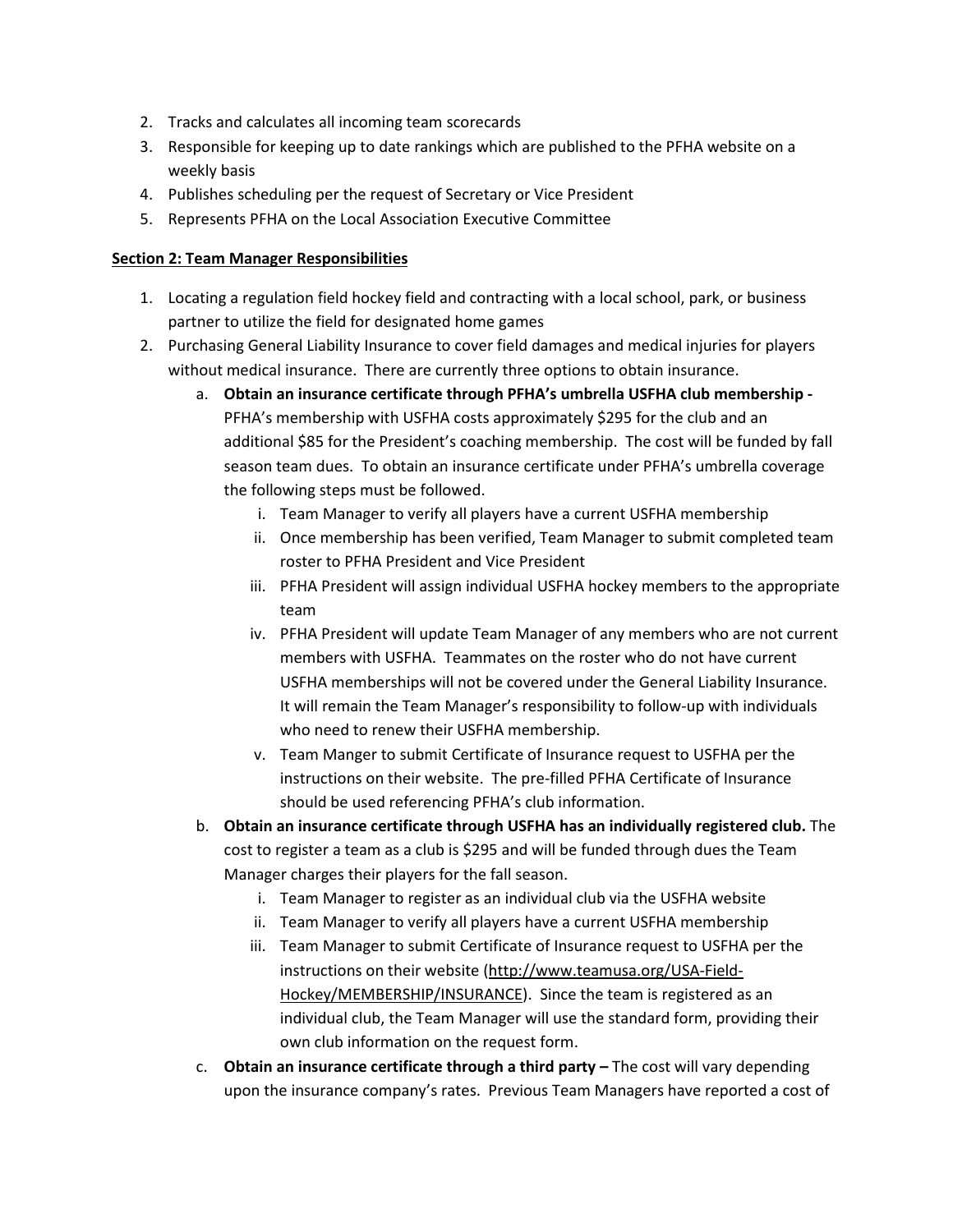\$300 - \$315 USD. USFHA club memberships and team memberships are not required in order to obtain insurance from a third party.

- 3. Recruiting and maintaining a full team for play in PFHA sponsored events attendance to events outside of fall season is optional
- 4. Securing and paying an official for each home and away game your team participates in
	- a. Recommended source: Marilyn Hull (contact an Officer for details)
	- b. All officials should be paid \$65.00 USD per game
	- c. If a game is cancelled or postponed prior to game time or there is a field change etc., the first call to make is to the official. Game or field changes should be communicated to the opposing manager by Wednesday prior to the game on Saturday. Furthermore the forecast should be tracked by each team manager and if inclement weather is in the forecast should be discussed by the Thursday for an upcoming Saturday game. If a game is called cancelled to do inclement weather, the call must be made by 7:00AM Saturday morning to avoid unnecessary commute time for the opposing team.
	- d. If a team does not have an official but the opposing team does, both teams are required to pay the official who is present in full (\$65.00)
	- e. If the game is called before 1 minute into the second half, the official shall be paid an "Appearance" fee - half the total amount, and the game should be rescheduled
	- f. If the game is called after 1 minute into the second half, the official gets the full amount of the fee and it is considered a complete game (i.e., the score stands and no need to reschedule).
- 5. Coordinating team uniforms and ensuring team members are in full uniform at the start of each game
	- a. Home teams are responsible for coordinating an alternative uniform color if both teams share the same color
	- b. Uniforms with numbers on the back are preferred, but not required
- 6. Ensuring all players are aware of PFHA's No Tolerance Policy for poor sportsmanship
- 7. Escalating issues to PFHA Officers when appropriate
- 8. Schedules and makes arrangements for all practices and games, notifying respective team members of pertinent details
- 9. Notifies all team member of potential playing opportunities, even when team manager does not have interest in participating
- 10. Completes an electronic scorecard following each game, which is to be submitted prior to Wednesday of the following week
- 11. Pays Team Dues totaling \$60.00 prior to October 1st for the fall season
- 12. Coordinating and collecting payment from individual players for costs associated with arranging practices and games. Managers may request funds upfront from tea members if they cannot financially support their teams with pre-payment for fields, officials, etc. Collecting funds up front is recommended.
- 13. Communicating with opposing team managers regarding directions to home fields, rescheduling games due to weather, etc.
- 14. Attending annual Spring meeting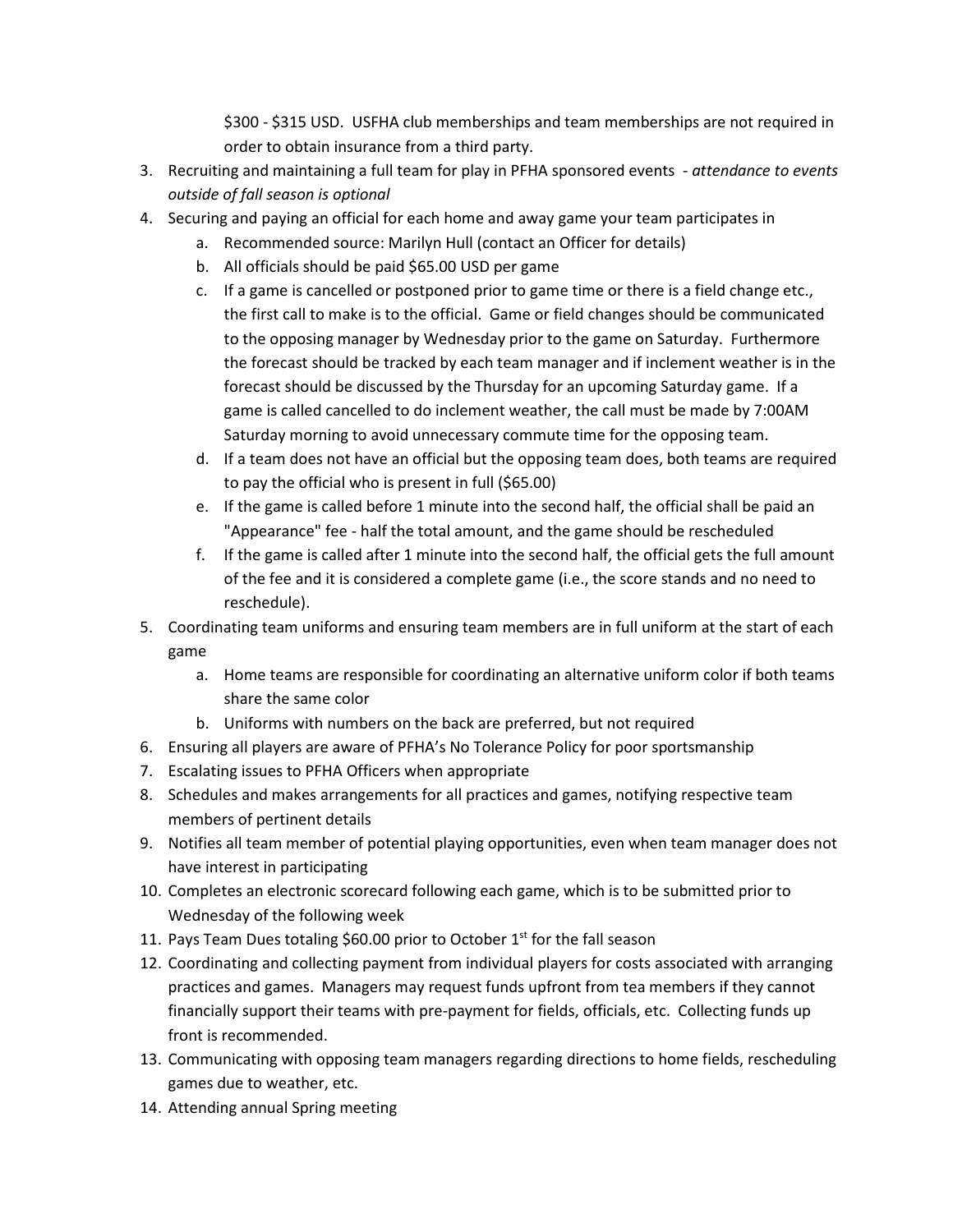- a. All team managers who are not in attendance will owe a \$50.00 file to the PFHA treasurer. Fines collected will only be used for PFHA sanctioned events.
	- i. If a manager is unable to attend; another player may be appointed to represent the team at the meeting
- 15. Responsible for ensuring all games are played with a full team
	- a. Fall season 10 field players plus a goalie, 11 field players, or 10 field players and a kicking back
	- b. Spring season 6 players + goalie, 7 field players, or 6 field players and kicking back.  $\rightarrow$
- 16. Ensures all players have the appropriate equipment; all equipment is to be purchased by individual players unless otherwise instructed by the team manager
- 17. Submitting any updated info for the following via the PFHA website prior to May  $1<sup>st</sup>$ . Changes will be in effect prior to the fall season if submitted in time.
	- a. Field address and location
	- b. Team name
	- c. Team colors
	- d. Team Management contact info
- 18. It is recommended that each team have a manager and assistant manager or two co-managers

#### General PFHA Club Rules

- 1. All changes to PFHA rules and regulations will be discussed with PFHA Managers, but the deciding votes will remain with the Executive Committee. A unanimous favorable vote amongst the Executive Committee will be necessary to make a change to any rules/regulations. If the Executive Committee cannot come to a unanimous decision, the President or acting President has the right to enforce any change that does not have a negative impact on the league and its members.
- 2. PFHA has a no tolerance policy regarding poor sportsmanship. In addition to being carded by the official during a game, if a complaint is received by the Vice President or President about a specific player, the player will be put on probation. If within the same season 2 additional complaints are received about the same player, their membership with PFHA may be revoked and they will not be able to rejoin the league for a minimum of two years, up to including permanent expulsion. The number of years up to including permanent expulsion will be determined by the Executive Committee by unanimous vote.
- 3. Players with high risk medical conditions will be required to provide a doctor's note per season, providing documentation that they are physically capable and sound enough to play the sport. Please note that all players play at their own risk and PFHA is not responsible or liable for any injuries or damages due to pre-existing conditions or ailments, nor is PFHA responsible or liable for any field hockey related injuries or illnesses even if the injury occurs during a PFHA sanctioned game.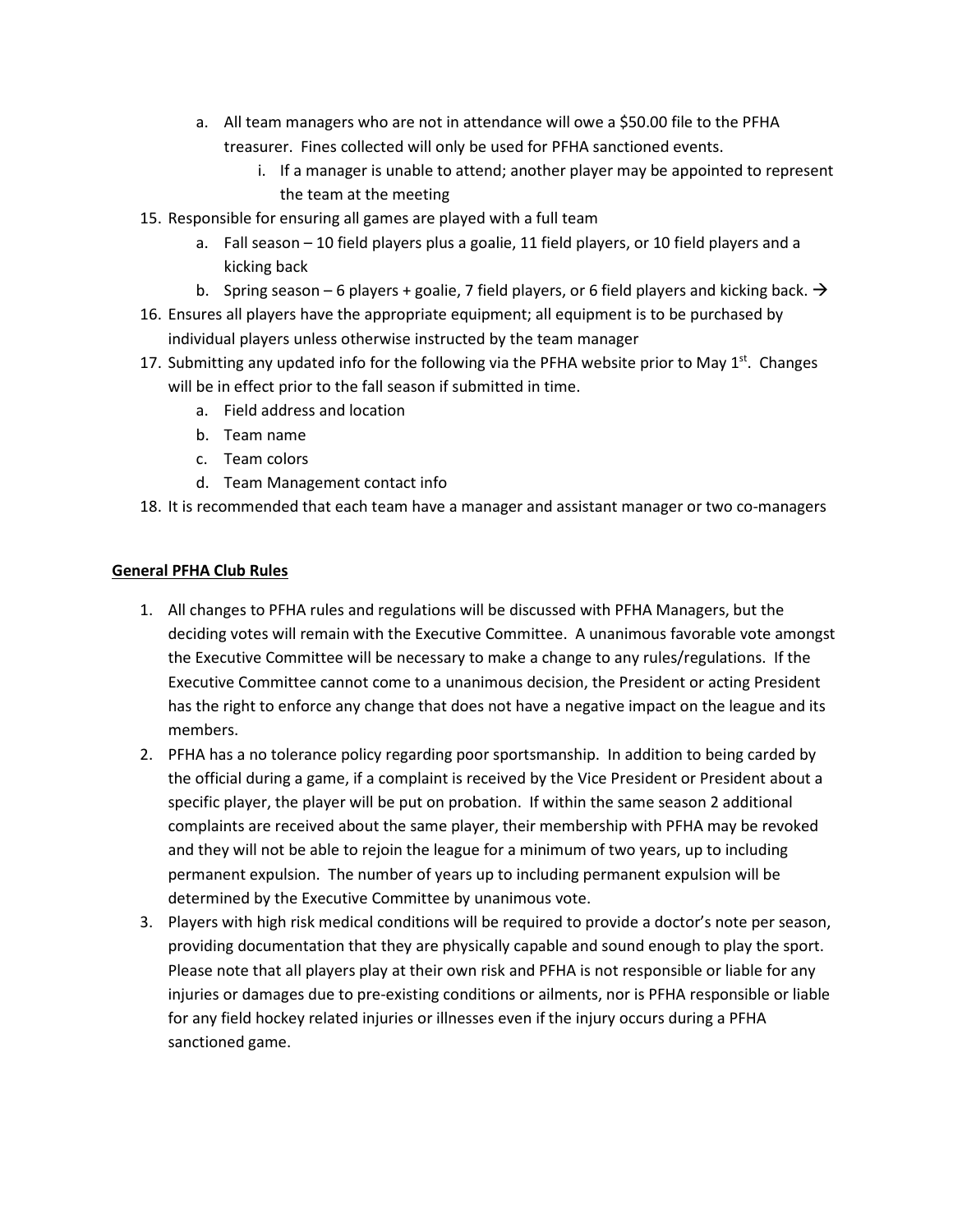- 4. A person may not play PFHA hockey that is younger than 18 years of age. Individuals who are 18 years of age or older may play PFHA provided that they are not an active member of a High School or collegiate field hockey team.
- 5. Men are not permitted to play in PFHA fall season; however are permitted to participate in PFHA sponsored events at other facilities if their rules and regulations will allow it. Male players are welcome to play in PFHA Spring League; however the maximum number of male players permitted on the pitch at all times are two per team, not including the goalie.
- 6. Each team is expected to field a full team, be on time, be in full uniform, and provide a USFHA rated official.
- 7. All games begin at 9AM in the fall season, unless otherwise noted and agreed upon by the opposing manager.
- 8. Points: 6 for a win; 3 for a tie with goals; 2 for a tie without goals; 0 for a loss. An additional point will be provided to the team who has an official present at the game. Teams will be ranked by from highest to lowest total points. Teams that have tied total points within a division will have their goals totaled minus those scored against to determine their standing. Scores must be written on both scorecards by two managers and are considered the official scores once the electronic score card is submitted.
- 9. There is unlimited substitution during games and substitution is determined by the team manager and/or individual players.
- 10. Fall league games will consist of two halves, which will either be 30 or 35 minutes in duration, which will be determined at the start of the game by the team managers in conjunction with the officials.
- 11. The league is divided into 3 divisions, based on level of experience and play. At the end of each fall season the two highest ranked teams will have the opportunity to move up a division and the two lowest ranked teams will move down a division.
	- a. Teams who do not want to move up a division are permitted to remain in their current division
- 12. Any new team entering into PFHA will enter at the lowest division unless they have a preestablished record. The Executive Committee will review the record and establish placement. All new teams must pay all fees prior to being added to the PFHA schedule. The new entry fee is \$55.00 USD in addition to the standard PFHA Team Dues of \$60.00.
- 13. All protests and disputes must be submitted via e-mail within 24 48 of the occurrence to the President and Vice President in writing for a formal investigation to take place. Any supporting electronic documents should also be sent along with the dispute. Supporting documentation can also be accepted via US mail, but needs to be referred to when submitted the dispute electronically and will result in a delayed resolution response. The President and Vice President will engage the Executive Committee when appropriate. Any disputes submitted after 24 - 48 hours will become void and will not be addressed by the Executive Committee unless the occurrence is unlawful or has the potential to have a negative impact on the league or its members in current or future state.
- 14. A minimum of 7 players must be present and participating in a PFHA fall season game. If a team has less than 7 players they will need to forfeit the game and will get 0 points on their scorecard.